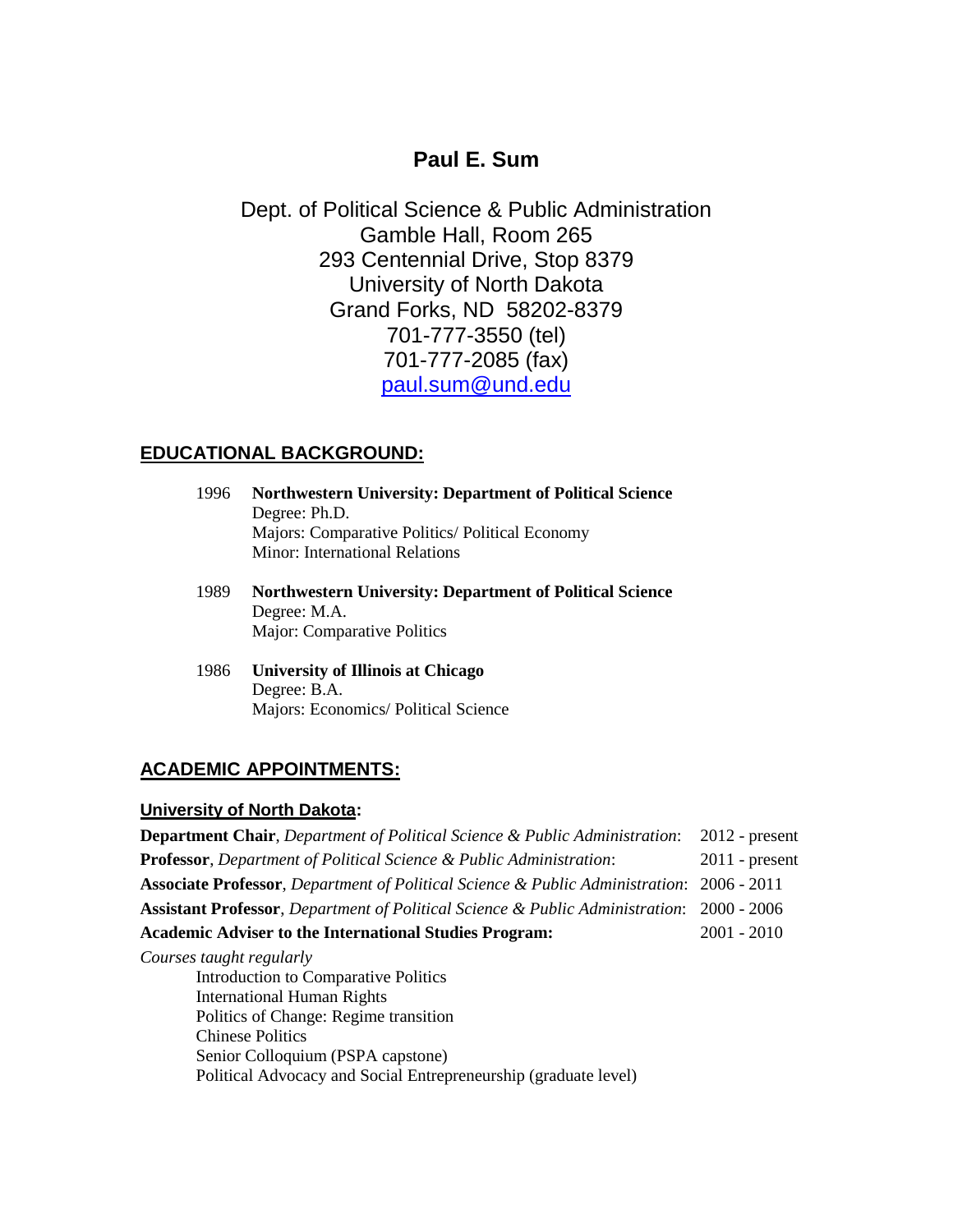#### **Babeş-Bolyai University, Cluj-Napoca, Romania:**

| Visiting Scholar and Lecturer, Faculty of Political, Administrative,<br>& Communication Sciences Research & Data Analysis for<br>the Social Sciences M.A. Program | $2007$ - present |
|-------------------------------------------------------------------------------------------------------------------------------------------------------------------|------------------|
| <b>Fulbright IIE Scholar, Center for Studies of Democracy</b>                                                                                                     | $2009 - 2010$    |
| <b>Lecturer and Fellow, Faculty of Political Science &amp; Public Administration:</b><br>U.S. Information Agency sponsored SSCD program                           | 1996 - 1998      |
| <b>Tulane University:</b>                                                                                                                                         |                  |
| Visiting Professor, Department of Political Science:                                                                                                              | 1998 - 2000      |
| <b>Northwestern University:</b>                                                                                                                                   |                  |
| <b>Instructor</b> , Department of Political Science                                                                                                               | 1993 - 1994      |
| <b>Instructor,</b> Department of History and Department of Sociology<br>Chicago Field Studies Internship Program                                                  | 1991 - 1992      |
| <b>Teaching Assistant, Department of Political Science</b>                                                                                                        | 1989 - 1991      |

## **SCHOLARLY ACTIVITY:**

#### **Books:**

King, Ronald F. and **Paul E. Sum**, eds. (2011) *Romania under Basescu: Aspirations, Achievements, and Frustrations during his First Presidential Term*, New York: Lexington Books. Volume explores shifts in Romanian political institutions, citizen attitudes & behaviors, and policy since 2004. I co-author the introductory chapter (*Introduction: Triage Democratization*) and author chapter 9 (*Civil Society under Basescu: Continuity, Change, and Sustainability*).

### **Publications: Articles and Book Chapters**

Bădescu, Gabriel and **Paul E. Sum** (2015) Generalized trust and diversity in the classroom: a longitudinal study of Romanian adolescents, *Communist and Post-Communist Studies*, 47(1): 33- 41

**Sum, Paul E.** and Gabriel Bădescu (2015) Generalized trust and the migrant experience: Romanians in Italy and Spain, *Politics in Central Europe*, 10(3): 7-26

**Sum, Paul E.** (2015) Capstone courses and senior seminars as culminating experiences in undergraduate political science education, in John Ishiyama, Will Miller, Eszter Simon (eds.), *The Handbook of Teaching and Learning in Political Science and International Relations*, Northampton, MA: Edward Elgar Publishing: 16-27

**Sum, Paul E.** (2012) The Parties Will Have to Account for their Actions, *Europolis*, 6(1): 91-96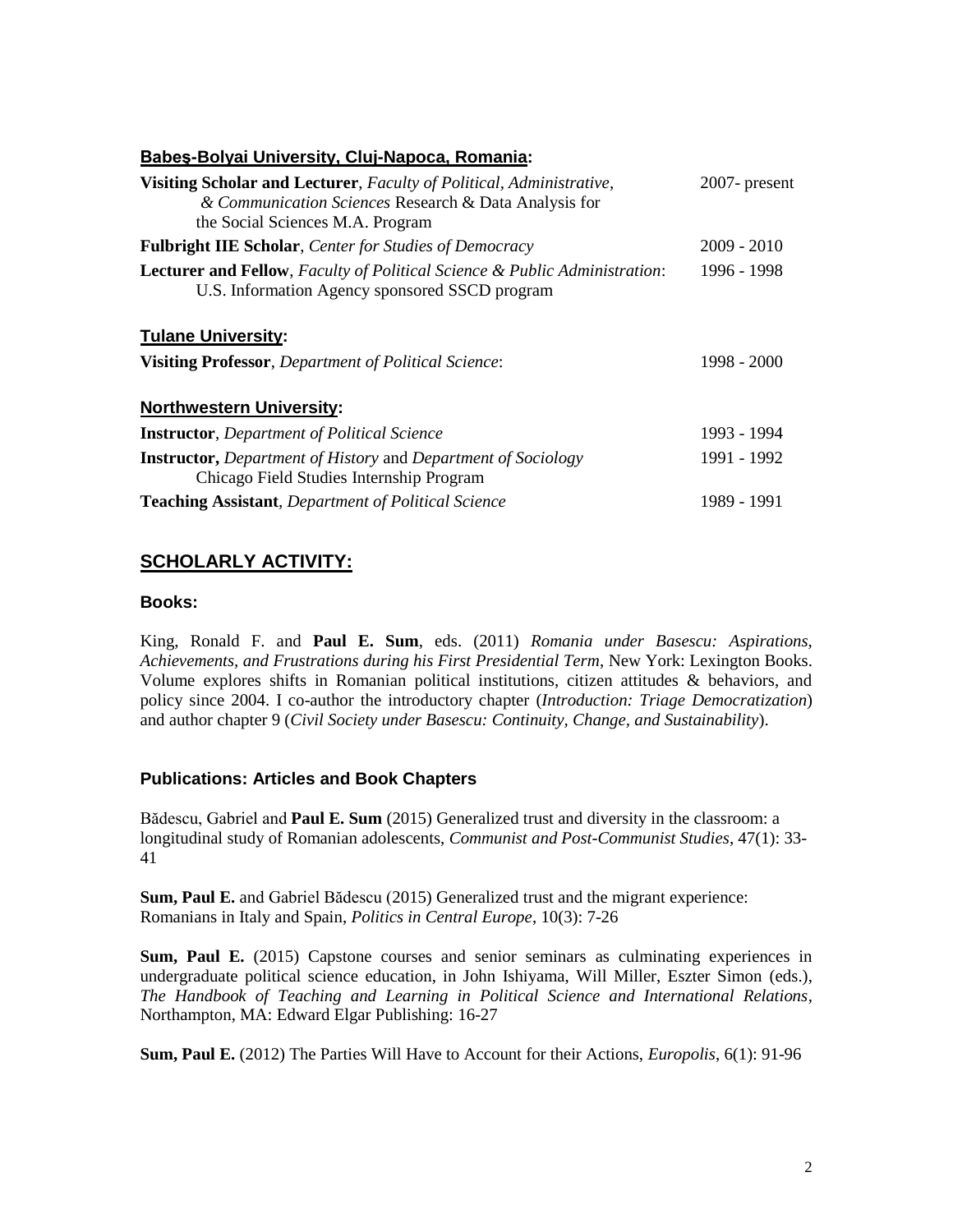**Sum, Paul E.** (2010) The Radical Right in Romania: Political Party Evolution and the Distancing of Romania from Europe, *Communist and Post-Communist Studies*, 43(1): 19-29

**Sum, Paul E.** (2010) Dreapta radicală din România la alegerile europarlamentare din 2009 (Romania's radical right at the 2009 European Parliamentary elections), in Mircea Cosma, Andrei Gheorghita, and Claudiu Tufts (eds.), *European Parliamentary Elections: Romania 2009* (Alegerile pentru Parlamentul European: România 2009), Bucharest: Polirom Publishing: 201-19

**Sum, Paul E.** (2010) Douăzeci de Ani de la Revoluţie: Evaluarea Impactului Asistenţei Democratice din Partea Statelor Unite asupra Societaţii Civile Romăne (Twenty Years after the Revolution: Evaluating the Impact of U.S. Democracy Assistance to Romanian Civil Society), in Vasile Boari, Natalia Vlas and Radu Murea (eds.), *Romania: Twenty Years after the Fall of the Communist Regime*, Iasi: Editura Institutul European: 277-91

**Sum, Paul E.** and Steven Andrew Light (2010) Assessing Student Learning Outcomes and Documenting Programmatic and Institutional Success through a Capstone Course, *PS: Political Science & Politics* 43(2): 523-31

Bădescu, Gabriel and **Paul E. Sum** (2009) Coming Home: First and Second Order Effects of Returning Migrants on Economic Development through the Changing Dynamics of Social Capital, *Romanian Journal of Communication and Public Relations* 11(3): 17-34

Jensen, Jason L., **Paul E. Sum** and David Flynn (2009) Political Orientations and Behavior of Public Employees: A Cross-National Comparison, *Journal of Public Administration Research and Theory* 19(4): 709-30

**Sum, Paul E.** and Gabriel Bădescu (2008) Ideological Voting: A Cross-national Analysis of Left-Right Orientations on Voting Behavior, *Studia Politica* 53(1): 83-108

Teorell, Jan, **Paul E. Sum** and Mette Tobiasen (2007) Participation and Political Equality in Jan van Deth, Anders Westholm, and Jose Ramon Montero (eds.), *Citizenship and Involvement in European Democracies: A Comparative Analysis*, New York: Routledge: 384-414

**Sum, Paul E.** (2005) Political Mobilization in Romania: Social Capital, Socialization and Political Participation, *Romanian Journal of Society and Politics* 5(1): 33-55

Bădescu, Gabriel and **Paul E. Sum** (2005) Historical Legacies, Social Capital and Civil Society: Comparing Romania on a Regional Level, *Europe-Asia Studies* 57(1): 117-33

**Sum, Paul E.**, Steven Andrew Light and Ronald F. King (2004) Race, Reform and Desegregation in Mississippi Higher Education: Historically Black Institutions after *United States v. Fordice*, *Law and Social Inquiry* 29(2): 403-35

Bădescu, Gabriel, **Paul E. Sum** and Eric M. Uslaner (2004) Civil Society Development and Democratic Values in Romania and Moldova, *Eastern European Politics and Society* 18(2): 316- 41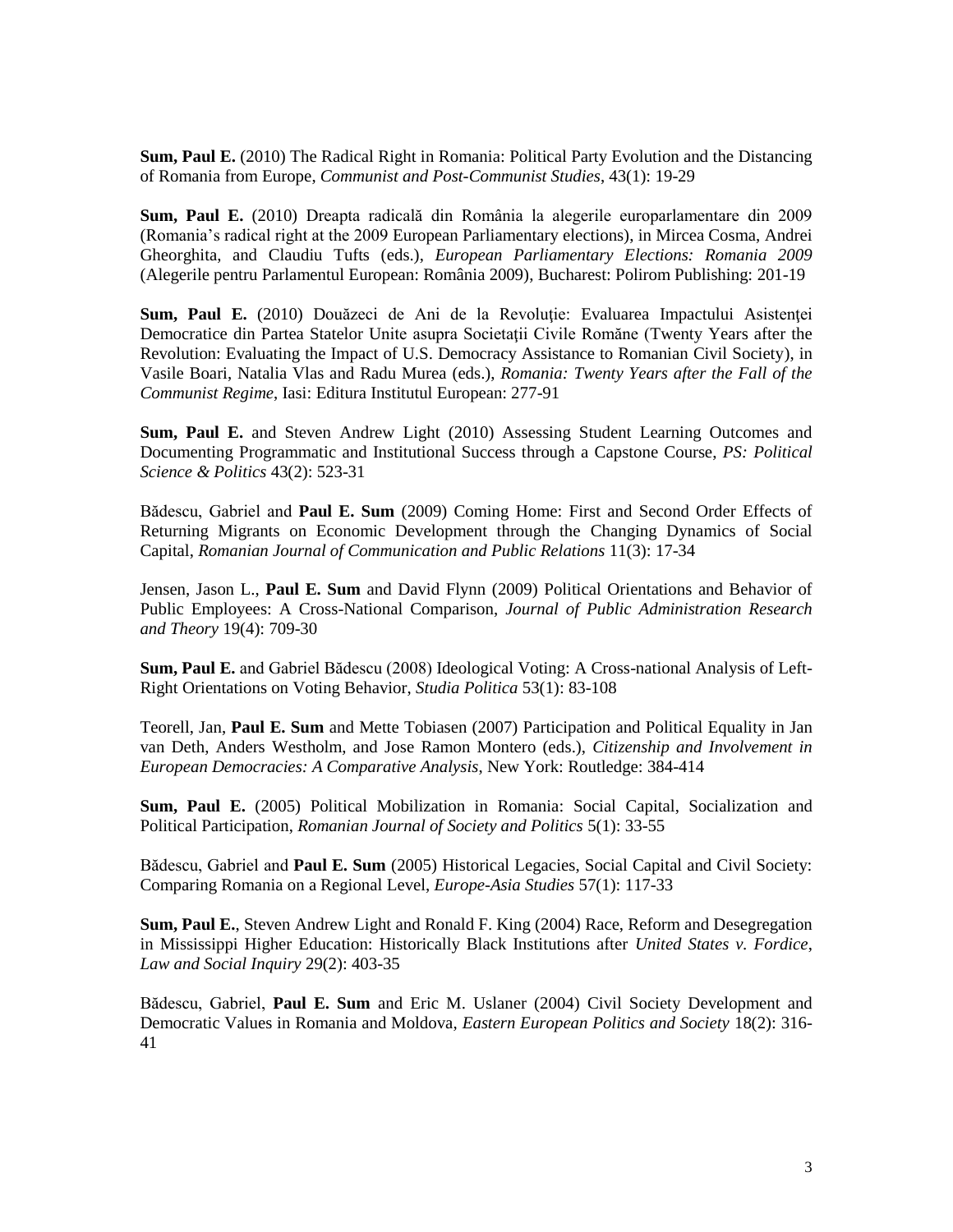**Sum, Paul E.** and Gabriel Bădescu (2003) Participation in Romania: An Evaluation of Six Forms of Political Participation in Henry F. Carey (ed.), *Romania Since 1989: Politics, Economics, and Society*, Lanham, MD: Lexington Books: 179-94

**Sum, Paul E.** (2001) Political Choice in an Environment of Uncertainty: The Importance of Left-Right in Romania in Gabriel Bădescu (ed.), *Romanian Electoral Politics: Institutions and Values*, Cluj-Napoca, Romania: Babeş-Bolyai University Press: 87-101

**Sum, Paul E.** (2000) Nationalism as Process: The Merchant Adventurers and the Process of Emerging National Identity, *Transylvanian Review* 9(3): 135-54

### **Publications: Non-Peer-Reviewed Articles, Book Chapters, Technical Reports, and Published Interviews**

**Sum, Paul E.** (forthcoming, 2015) "Social Entrepreneurship," in *American Governance*, Stephen L. Schechter, ed. Farmington Hills, MI: Macmillan Reference USA - Cengage Learning

**Sum, Paul E.** (2012) Five minutes with Paul Sum on the political situation in Romania, *EUROPP, European Politics and Policy*, London School of Economics and Political Science, August 1,<http://blogs.lse.ac.uk/europpblog/2012/08/01/5-minutes-with-paul-sum-romania/>

**Sum, Paul E.** (2012) Triage Governance in Romania: Contemplating Boc's Resignation. *E-International Relations*, February 11, [http://www.e-ir.info/2012/02/11/triage-governance-in](http://www.e-ir.info/2012/02/11/triage-governance-in-romania-contemplating-bocs-resignation/)[romania-contemplating-bocs-resignation/](http://www.e-ir.info/2012/02/11/triage-governance-in-romania-contemplating-bocs-resignation/)

**Sum, Paul E.** (2011) Locke meets Rousseau: Reflections on Public Diplomacy and Cultural Exchange as a Fulbright Scholar in Romania, in Remus Pricope, Dorina Guţa, and Mihai Moroiu (ed.) *Fulbright Ripple Effect on International Education; looking ahead from a Romanian and American Perspective*, Bucharest: Comunicare: 264-79

**Sum, Paul E.** (2010) Romania Revival: A Look at the Past and the Future. Technical report commissioned by World-Wide (consultancy firm) providing an overview of Romanian political, economic, and social development in the post-communist era.

**Sum, Paul E.** (2010) Interview in Lavinia Stan and Lucian Turcescu (eds.), *1989-2009: Incredibila Aventură a Denocraţiei dupa Comunism (1989-2009: The Incredible Adventure of Democracy after Communism)* Iasi: Editura Institutul European: 317-32

**Sum, Paul E.** (2009) Moldova Civil Society Strengthening Program: Technical Report, submitted to USAID as part of a grant proposal packet on behalf of World Learning for International Development, Washington, DC

Grandel, Troy, Susan Martin, Russell Mayer, **Paul E. Sum** and Michael Welsh (2009) APSA Teaching and Learning Track Summaries: Program Assessment Track, *PS: Political Science & Politics* 42(3): 575-87

Nelson, Sue, Paul E. Sum, Lincoln Mitchell, Alina-Luminita Petrescu, Oana Lupu, and Suzana Dobre (2007) Civil Society Programs Financed by the U.S. Government in Romania: Best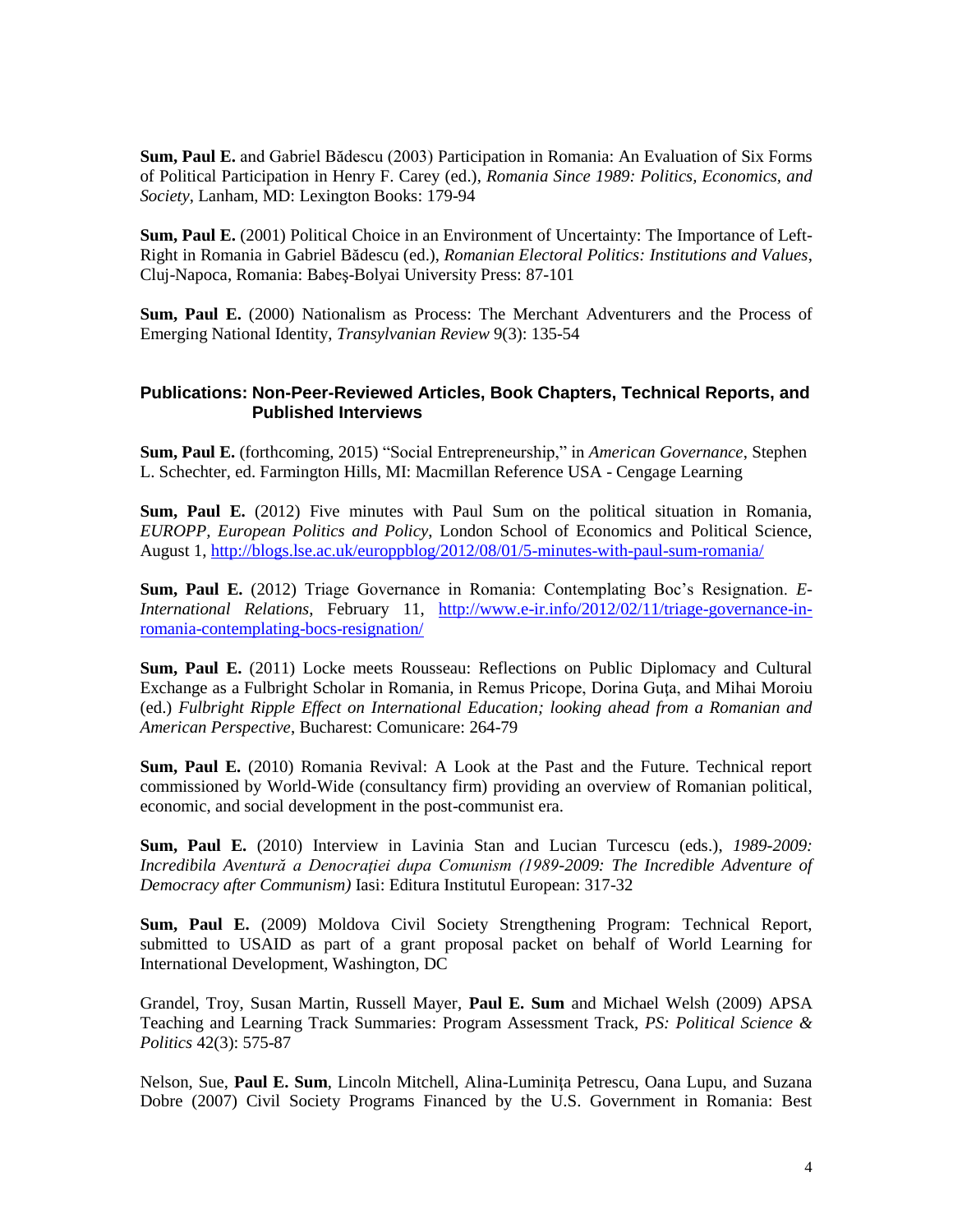Practices and Lessons Learned, USAID, Washington DC [\(http://business.und.edu/political](http://business.und.edu/political-science-public-administration/_files/docs/sum-usaid-report.pdf)science-public-administration/ files/docs/sum-usaid-report.pdf)

Bădescu, Gabriel, Cosmin Marian, Mihai Pisica, **Paul E. Sum** and Eric M. Uslaner (2002) Civil Society Development on the Black Sea: Social Involvement in the Republic of Moldova and Romania, Final Report to the International Research and Exchanges Board. The grant was funded by the Starr Foundation [\(http://www.irex.org/programs/completed/black-caspian-sea/grantees01-](http://www.irex.org/programs/completed/black-caspian-sea/grantees01-02.asp) [02.asp\)](http://www.irex.org/programs/completed/black-caspian-sea/grantees01-02.asp)

**Sum, Paul E.**, Ronald F. King, and Michael Cain (1999) Final Evaluation of Progress: Social Science Curriculum Development Program and the Faculty of Political Science and Public Administration, Babes-Bolyai University, Cluj-Napoca, Romania. Evaluation Report prepared for International Research & Exchanges Board and the American Council of Learned Societies

King, Ronald F. and **Paul E. Sum** (1999) Ayers and Alcorn State University: A Focus Group Study of White Student Higher Education Opportunities and Attitudes in Southwest Mississippi. Final Report prepared for the State of Mississippi Institutions of Higher Learning and Alcorn State University, pursuant to the Court decisions in Ayers v. Fordice

#### **Book Reviews:**

*Heroes and Victims: Remembering War in Twentieth-Century Romania* by Maria Bucur (Bloomington & Indianapolis: Indiana University Press, 2009) in *Journal of Slavic Military Studies*, 23(3): 546-48 (2010)

*Rotten States? Corruption, Post-Communism, and Neoliberalism* by Leslie Holmes (Durham, NC: Duke University Press, 2006) in *Perspectives on Politics*, 5(1): 189-91 (2007)

*Liberal and Illiberal Nationalisms* by Ray Taras (New York: Palgrave, 2002) in *E-extreme* the ECPR Extremism and Democracy standing committee quarterly publication, 4(2): 5-6 (2003)

#### **Professional Conference Presentations:**

Economic Inequality and Generalized Trust in Romania, co-presented with Gabriel Bădescu. Paper presented at the Society for Romanian Studies International Congress, Bucharest, June 17 – 19, 2015

Tracking the Boomerang: Exploring the Focus of Transnational Human Rights Groups, copresented with Brian Urlacher. Paper presented at the 55<sup>th</sup> Annual Meeting of the International Studies Association, Toronto, March 26 – 29, 2014

Institutional trust in Romania: Fallout from the 2012 Constitutional Crisis. Paper presented at the Crisis of Political Trust in Post-Communist Democracies, Center for the Study of Democracy, Department of Political Science, Babeş-Bolyai University, June 1, 2013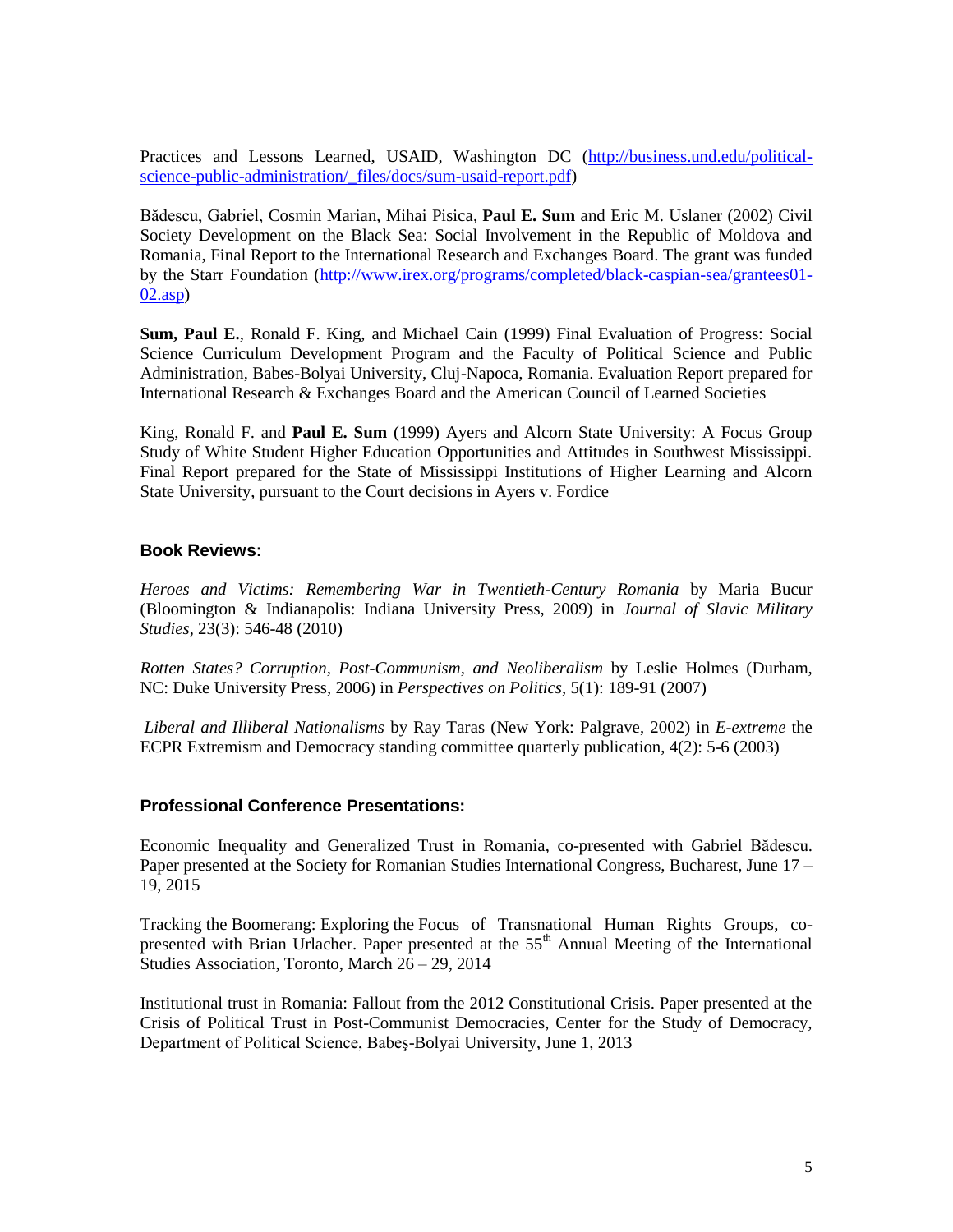Accommodation and Acculturation: Determinants of Trust and Tolerance among Romanian Migrants and Spanish Citizens, co-presented with Gabriel Bădescu. Paper presented at the  $70<sup>th</sup>$ Annual Meeting of the Midwest Political Science Association, Chicago, April 12 – 15, 2012

High Impact Practices: Use of a Capstone to Assess Student Learning Outcomes, co-presented with Steven A. Light. Poster presentation at the North Dakota  $6<sup>th</sup>$  Annual General Education Summit, Grand Forks, ND, September 30 – October 1, 2011

Determinants of Social Trust in a Longitudinal Study of Romanian Youth, co-authored with Gabriel Bădescu. Paper presented at the 69<sup>th</sup> Annual Meeting of the Midwest Political Science Association, Chicago, March 31 – April 3, 2011

Effects of Diversity on Generalized Trust: Attitudes among Romanian Migrants in Italy and Spain, co-authored with Gabriel Bădescu. Paper presented at the  $69<sup>th</sup>$  Annual Meeting of the Midwest Political Science Association, Chicago, March 31 – April 3, 2011

Democratization and Trust: The Process through the Eyes of Romanian Migrants in Italy and Spain. Paper presented at *Entrepreneurship and Engagement: Building a Bridge to Prosperity*, a conference sponsored by Michigan State University, East Lansing, MI, May 7-8, 2010

Growing Civil Society: Democracy Assistance to Romania during Transition. Paper presented at the Colocviu International: Romania Dupa 20 Ani de la Caderea Regimului Comunist (International Colloquium: Romania 20 years after the fall of the Communist regime), Center for Political Analysis, Babes-Bolyai University, Cluj-Napoca, Romania, October 30-31, 2009

Assessing Learning Outcomes and Documenting Programmatic and Institutional Success through a Capstone, co-authored with Steven Andrew Light. Paper presented at the  $6<sup>th</sup>$  Annual American Political Science Association Teaching and Learning Conference, Baltimore, February 6-8, 2009

The Radical Right in Romania: Political Party Evolution and Distancing of Romania from Europe. Paper presented at the  $104<sup>th</sup>$  Annual Meeting of the American Political Science Association, Boston, August 27-31, 2008

Effects of Labor Migration on Political Attitudes: First and Second Order Effects, co-authored with Gabriel Bădescu. Paper presented at the Effects of International Labor Migration on Political Learning Conference, Center for the Study of Democracy, Babeş-Bolyai University, Cluj-Napoca, Romania, June 6-7, 2008

Coming Home: Attitudes and Behaviors of Romanian Migrant Workers Returning from Abroad, co-authored with Gabriel Bădescu. Paper presented at the 66<sup>th</sup> Annual Meeting of the Midwest Political Science Association, Chicago, April 3-6, 2008

Comparative Government Regulation of the Telecommunications Industry: Growth and Corruption. Paper presented at the Mellen Telecommunications Symposium, Grand Forks, October 4-6, 2006

Civil Society and Political Participation in Moldova and Romania: Social Capital and Socialization as Mobilizing Agents. Paper presented at the 64<sup>th</sup> Annual Meeting of the Midwest Political Science Association, Chicago, April 20-23, 2006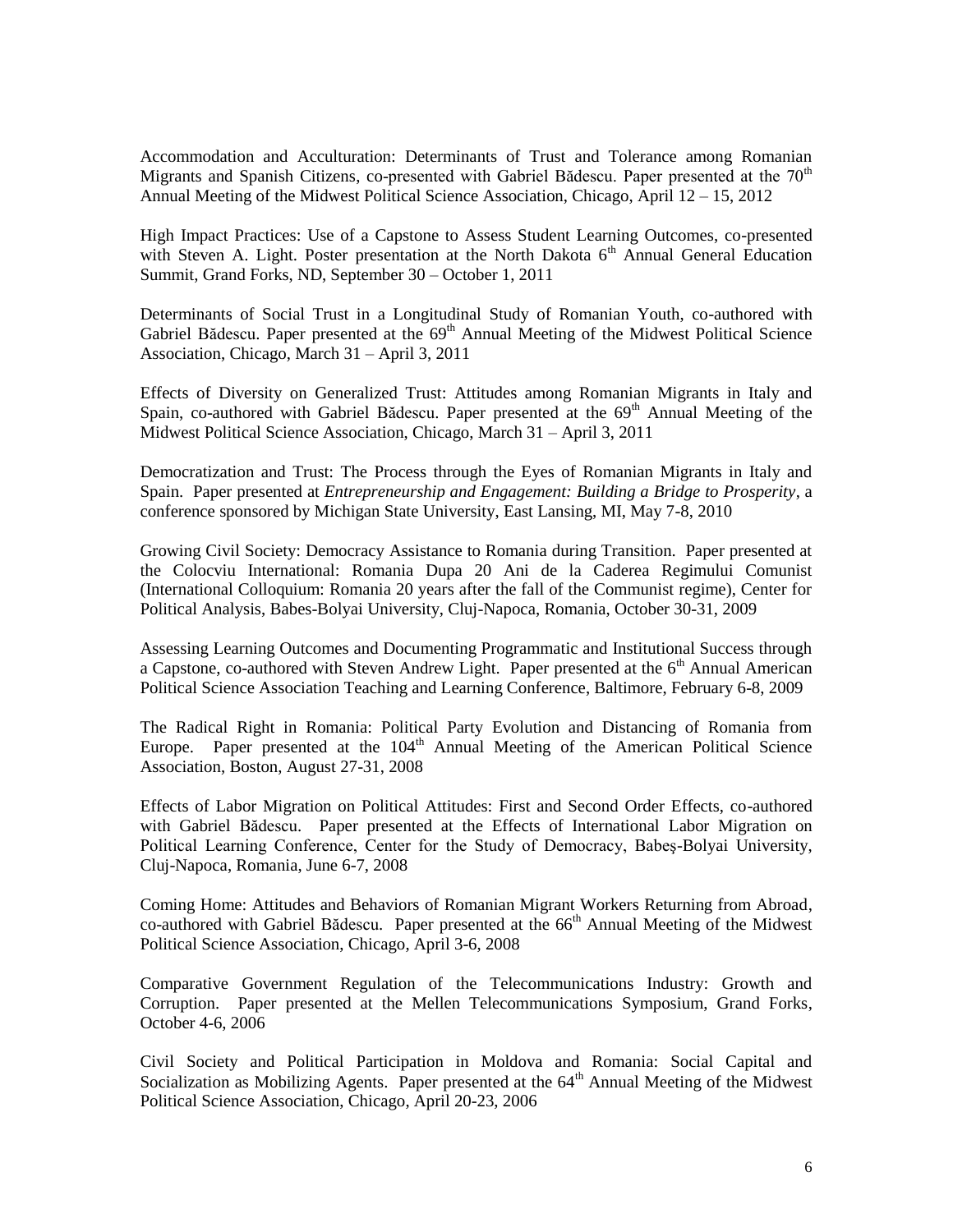Political Participation in Romania: Resources, Attitudes and the Mobilization Capacity of Civil Society. Paper presented at the 101<sup>st</sup> Annual Meeting of the American Political Science Association, Washington, DC, September 1-4, 2005

Mapping Political Preferences: The Emergence of Citizen Left-Right Orientations in New Democracies, co-authored with Gabriel Bădescu. Paper presented at the Comparative Study of Electoral Systems 2005 Plenary Session, Washington, DC, August 30-31, 2005

The Importance of Left-Right Orientations in the New Democracies, co-authored with Gabriel Bădescu. Paper prepared for Presentation at the International Conference on "Elections and Democratic Governance," organized by the Institute of Political Science, Academia Sinica (IPSAS), Taipei, April 10-11, 2005

Social Capital as a Catalyst for Political Participation: Testing the Mobilization Hypothesis in Romania. Paper presented at the 63<sup>rd</sup> Annual Meeting of the Midwest Political Science Association, Chicago, April 6-9, 2005

A Cross-National Test of the Bureau Voting Model: Liberalism and Voting Behavior of Bureaucrats, co-authored with Jason Jensen. Paper presented at the Academy of Management Annual Meeting, New Orleans, August 6-11, 2004

Historical Legacies and Social Capital: Comparing Romania and Germany on a Regional Level. Paper presented at the 99th Annual Meeting of the American Political Science Association, Philadelphia, August 28-31, 2003

Delineating Space Not Content in Voting through Left-Right Orientations. Paper presented at Conference on Value Inquiry: The History of Value Inquiry, Grand Forks, April 10-12, 2003

Equality and Political Participation in European Democracies, co-authored with Jan Teorell and Mette Tobiasen. Paper presented at the European Consortium for Political Research, Joint Sessions of Workshops, Edinburgh, March 28 - April 2, 2003

Political Participation: Equity in Attitudes, Resources and Mobilization, co-authored with Jan Teorell and Mette Tobiasen. Paper presented at the ESF Network for Citizenship, Involvement, and Democracy, Members Meeting, Madrid, November 14-15, 2003

Passive Activists, Passive Democrats: NGO Activists in the Republic of Moldova and Romania. Paper presented at the Conference on Civil Society and Social Capital, Cluj-Napoca, Romania, June 2-4, 2002

Community Attitudes and the Implementation of Supreme Court Decisions: Historically Black Institutions after *United States v.* Fordice, co-authored with Steven Andrew Light and Ronald F. King. Paper presented at the 60<sup>th</sup> Annual Meeting of the Midwest Political Science Association, Chicago. April 25-28, 2002

Ideological Voting in a Cross-National Context. Paper presented at *The Comparative Study of Electoral Systems*, Berlin, February 22-24, 2002. The conference was sponsored by Center for Social Research (WZB) and the University of Michigan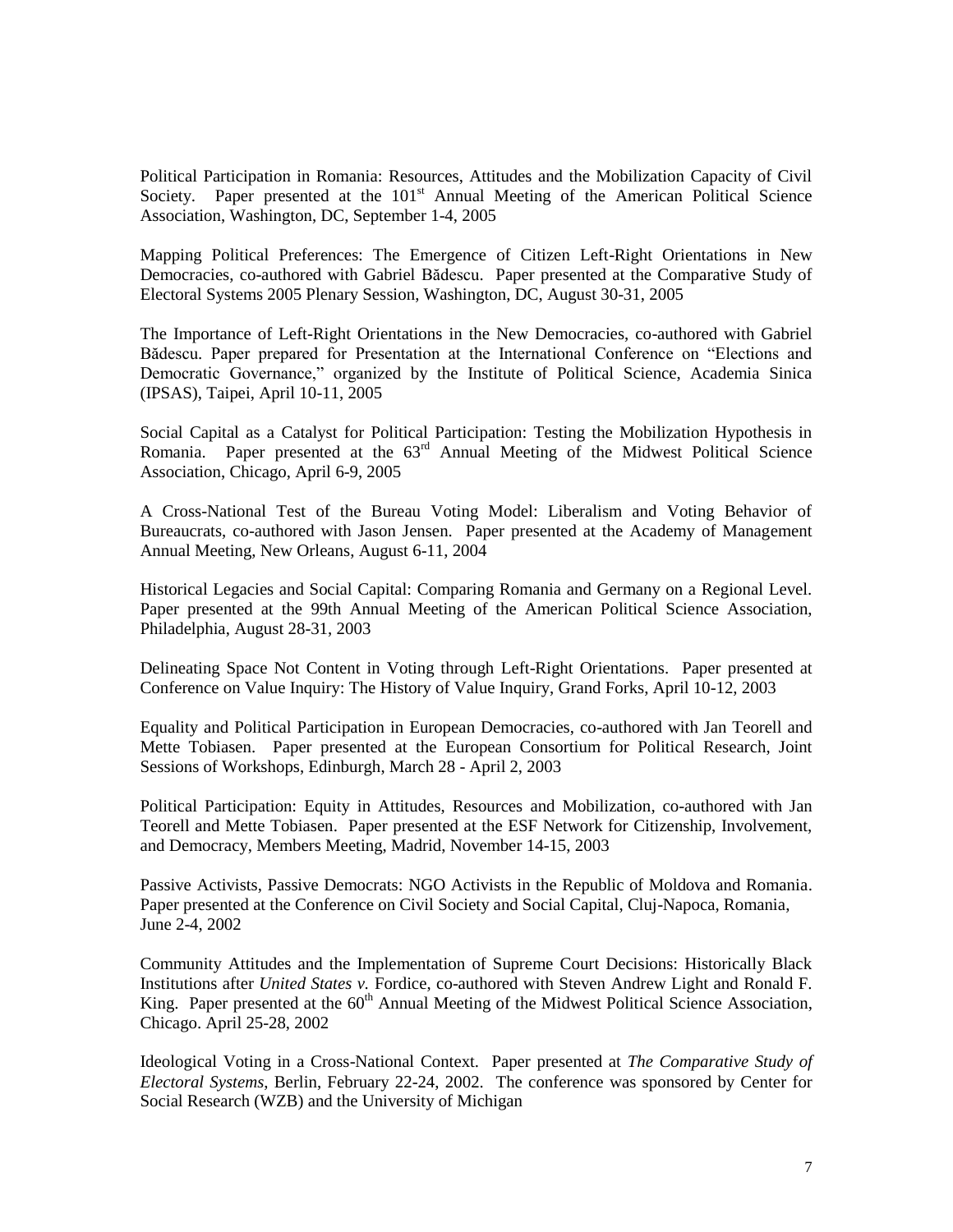Images of Nation in Tudor Drama: Early Manifestations of Nationalist Sentiment and Political Content. Paper presented at the 36<sup>th</sup> Northern Great Plaines History Conference, Grand Forks, October 10-13, 2001

Citizen Orientations and Party Support under Conditions of Uncertainty in Romania. Paper delivered at the 97th Annual Meeting of the American Political Science Association, San Francisco, August 30 - September 2, 2001

Party Support and the Importance of Left-Right Orientations in Romania. Paper delivered at the 58th Annual Meeting of the Midwest Political Science Association, Chicago, April 28-30, 2000

The Rural-Urban Divide: Differences in Attitudinal Structures and Patterns of Participation in Romania. Paper delivered at the 57th Annual Meeting of the Midwest Political Science Association, Chicago. April 15-17, 1999

Political Participation in Romania: Opportunities and Constraints, co-author Gabriel Bădescu. Paper delivered at the 94th Annual Meeting of the American Political Science Association, Boston. September 3-6, 1998

Regional Differences and the Romanian Presidential Vote. Paper delivered at the Third Annual International Congress on Romanian Studies, sponsored by the Society for Romanian Studies and Babeş-Bolyai University, July 6-8, 1997

Equality of Opportunity and Outcome for Ethnic Minorities: Lessons of Affirmative Action Policies. Paper delivered at *Images of Rroma in Romania*, a three-day seminar sponsored by the Academic Center for Social Research, Babeş-Bolyai University, June 25-27, 1997

The Merchant Adventurers of England: Images of the Emerging Concept of Nationhood. Paper delivered at the  $53<sup>rd</sup>$  Annual Meeting of the Midwest Political Science Association, Chicago, April 11-13, 1995

#### **Invited Talks:**

University of California - Berkeley, ISEEES, 39<sup>th</sup> Annual Educator Outreach Conference: Liberalism and Its Discontents

*Through the Romanian Lens: Liberalism as an Ideology of Convenience*, April 26, 2014

University of Florida, Center for European Studies, Gainesville, The Right to Know Conference *De-Democratization or Governance by Triage? Diagnosing Romanian Democracy through Trust*, April 5, 2013

North Dakota State University, After the Fall: Twenty Years of Postcommunist Transition in the Former Soviet Empire, NDSU, Fargo, ND

*Romanian Civil Society: The Quest for Sustainability in the New Europe*, October 28, 2011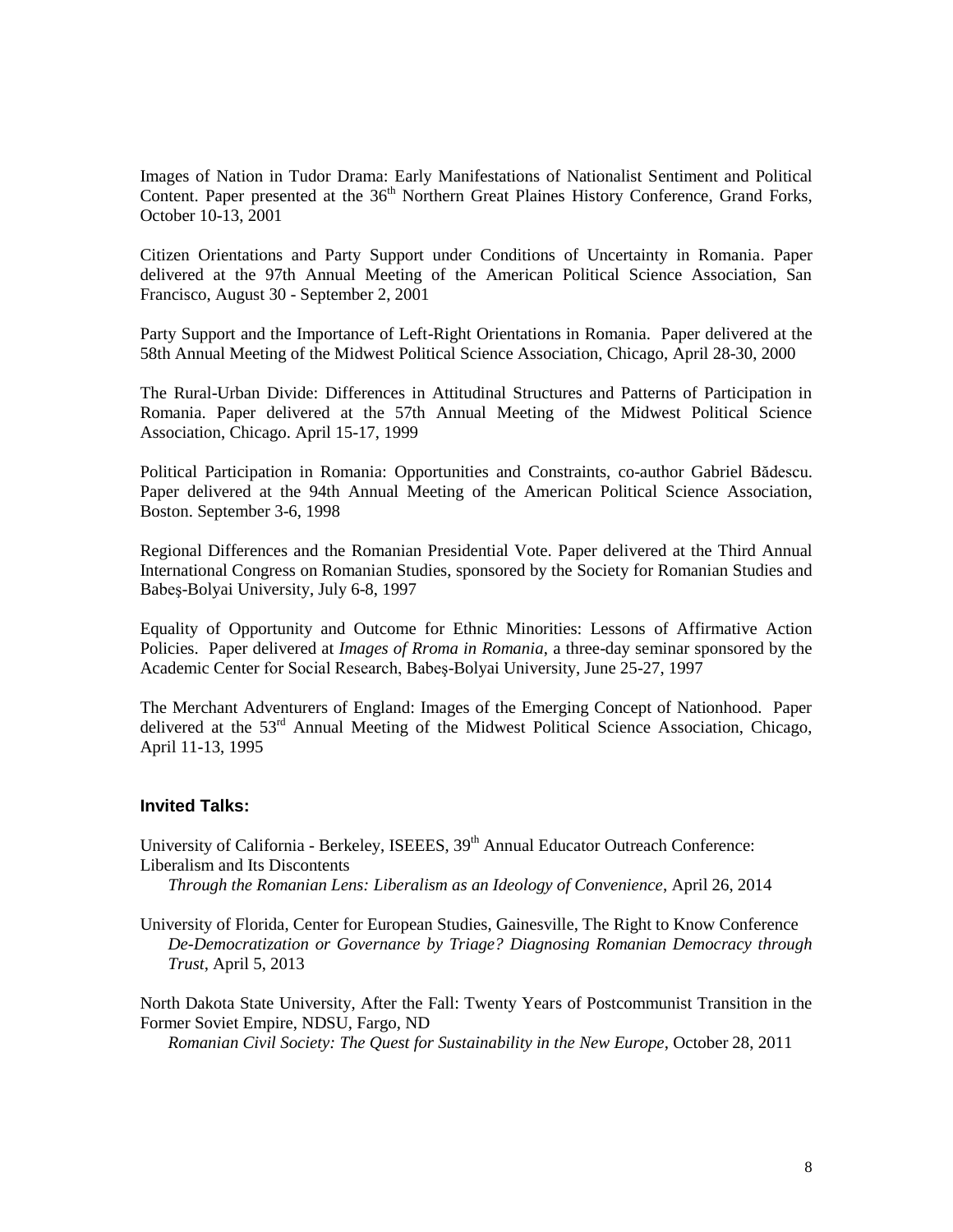Why? Radio Show, Sponsored by the Institute for Philosophy in Public Life (regional broadcast and national podcast through North Dakota Public Radio), http://www.philosophyinpubliclife. org/Why/previousepisodes/episode18.html

*Exporting Democracy Revisited: A Report from Romania*, Episode 18, July 11, 2010

Cluj International Women's Association/ Women's Studies Series, Cluj-Napoca, Romania *Trends in Romanian Migration Patterns: The Gender Gap*, February 5, 2010

National School of Political and Administrative Sciences, Bucharest, Romania **Keynote Address:** *Social Entrepreneurship: Generating and Applying Creative Destruction to Reshape our World*, November 6, 2009

Why? Radio Show, Sponsored by the Institute for Philosophy in Public Life (regional broadcast and national podcast through North Dakota Public Radio), http://www.philosophyinpubliclife. org/Why/previousepisodes/episode6.html

*Exporting Democracy*, Episode 6, July 12, 2009

Center for the Study of Democracy, Babeş-Bolyai University, Cluj-Napoca, Romania *The Use of Qualitative Methods and Critical Theory*, June 3-5, 2008

Center for Social Research, Babeş-Bolyai University, Cluj-Napoca, Romania *On the Eve of the Romanian Elections: The Pendulum Swings Again?* November 26, 2004

International Research and Exchanges Board (IREX), Opening Meeting of the Black and Caspian Sea Collaborative Research Group, Istanbul, Turkey

*Civil Society Development on the Black Sea: Social Involvement in the Republic of Moldova and Romania*, August 5, 2002

University of Shanghai for Science and Technology—College of Management and Public Administration, Shanghai, China

*Civil Society Development and the Role of Government-Citizen Cooperation in the New Democracies of East-Central Europe*, May 28, 2001

#### **PROGRAM EVALUATION EXPERIENCE:**

*Grant Evaluator* (Fall 2012): Evaluated grant proposals submitted to the **National Council of Scientific Research** of the **Romanian Government**

*Program Evaluator* (May - October 2011): Conducted quality assurance evaluation of Political Science and International Relations programs in Romania under the auspices of the *Romanian Research Assessment Exercise*, jointly funded by the **European Union** and the **Romanian Ministry of Education**

*Chair, Assessment Committee, College of Business and Public Administration, UND* (2007- 2009): Implemented policies of quality assurance for program and student assessment in accordance with standards set by the **Association to Advance Collegiate Schools of Business**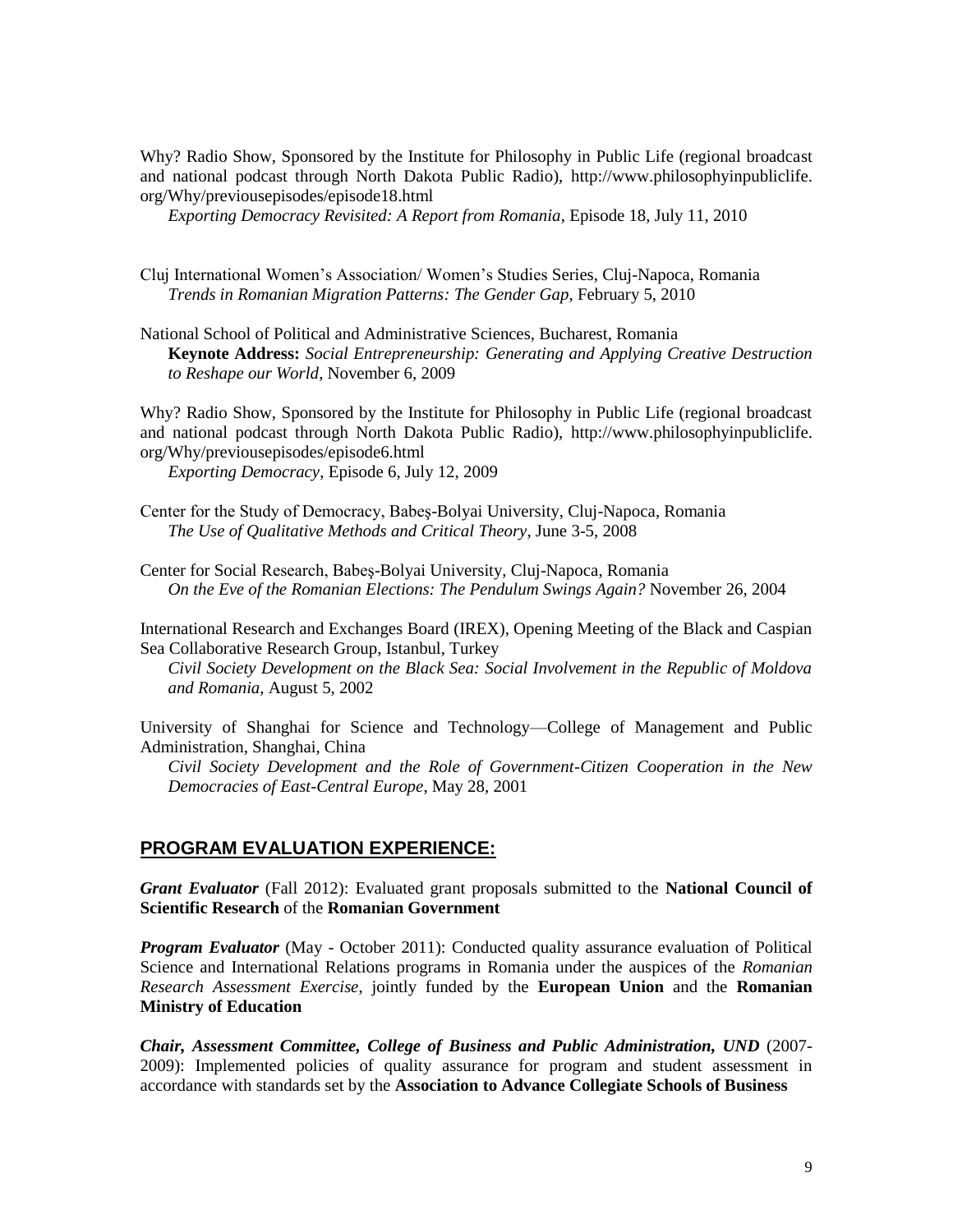*Evaluator and Coordinator* (Fall 2006 – 2008) **Association of Public and Land-Grant Universities** (APLU) – **World Bank** Task Force, Washington, DC. Interfacing organizational body linking NASULGC member institutions to **World Bank** programs and personnel aiming to develop common international standards for quality assurance assessment in higher education in accordance with the Bologna accords and other international mandates

*Program Evaluator* (Fall 2007) **United States Agency for International Development** (USAID) and **Democracy International**. Evaluated USAID civil society development and assistance programs to Romania, 1990-2007

*University Assessment Committee, UND* (2004 – 2007) Implemented policies of quality assurance for program and student assessment at the University of North Dakota in accordance with standards set by the **North Central Association of Colleges and Secondary Schools** accrediting agency

*Evaluator* (Fall 1999) Conducted the final evaluation for the Social Science Curriculum Development Program, Cluj-Napoca, Romania*,* **International Research & Exchanges Board** and the **American Council of Learned Societies**

*Evaluator* (1996 - 1998) Conducted on-going evaluations of the Social Science Curriculum Development Program: Warsaw, Poland; Budapest, Hungary; Cluj-Napoca, Romania. **U.S. Department of State, Bureau of Educational and Cultural Affairs** (formerly USIA)

## **OTHER PROFESSIONAL EXPERIENCE:**

*Senior Researcher* (November 2011 to present) **National Council of Scientific Research (Romanian Government)** grant entitled, *Generalized Trust, Cultural Diversity, and Institutions: A Longitudinal and Experimental Study* (PN-II-ID-PCE-2011-3-0578)

*Grant Reviewer* (2009 to present) **Fulbright Commission: Romania**, Bucharest: Referee Romanian applicants for Fulbright Awards

*Discipline Grant Evaluator* (2010 - 2013): Evaluate applicant files for the **Fulbright Program** sponsored by the **U.S. Department of State**

*Consultant and Technical Writer* (December 2010) **World-Wise Consultancy**, New York, NY: Contributed written materials for a conference on political, economic and social development in Romania for American energy firms, Houston, January 6-7, 2011

*Chair* **(**2009 - 2013) **American Political Science Association**, Romanian Studies Section of the *APSA Related Groups*

*Consultant and Technical Writer* (August 2009) **World Learning for International Development**, Washington, DC: Contributed to the preparation of a grant proposal entitled, Moldova Civil Society Strengthening Program, submitted to **United States Agency for International Development** (USAID)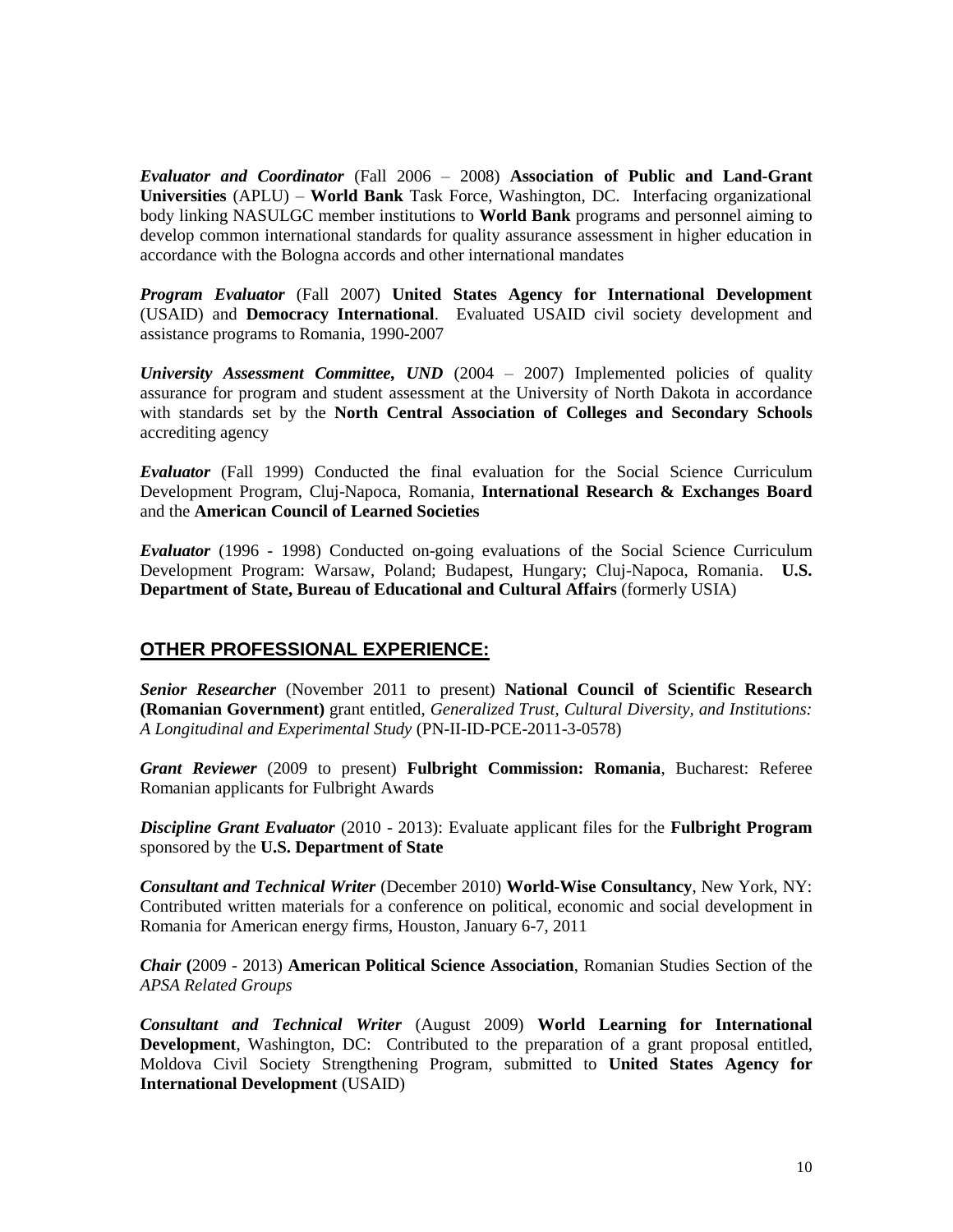*Grant Reviewer and Consultant* (Spring 2007) **Ratiu Foundation**, London: Helped design and referee the Ratiu Democracy Fellow competition, 2008

*International Election Observer* (Summer 2005) **Organization for Security and Cooperation in Europe** (OSCE), Vienna: Observed the Albanian national elections with the OSCE international short-term observer team

*Research Director* (2004 - 2005) *Comparative Study of Electoral Systems: Post-Election Survey of Romania, 2004*: The project was the second wave of the CSES project coordinated by the **University of Michigan** (http://www.umich.edu/~cses/)

*International Election Observer* (Fall 2002) **Council of Europe** (CoE), Strasbourg: Observed the municipal elections in Kosovo

*Research Co-Director* (2001 - 2002) *Civil Society Development on the Black Sea: Social Involvement in the Republic of Moldova and Romania* part of *Citizenship, Involvement and Democracy* a European cross-national survey project: Co-director, Professor Eric M. Uslaner, **University of Maryland—College Park**

*Research Co-Director* (1996 - 1998) *Romanian Political Culture Project*, part of a cross-national research project, Comparative Study of Electoral Systems, coordinated by University of Michigan, funded by the **U.S. Department of State, Bureau of Educational and Cultural Affairs** (formerly USIA)

*Consultant* (1995 - 1997) **National Democratic Institute for International Affairs** (NDI), Washington DC: Campaign and election monitoring in Albania, Bulgaria and Romania. In each of these countries, I have also led electoral observation teams and trained local non-governmental organizations in implementing and analyzing pre- and post-election surveys

### **RESEARCH AWARDS (external to University of North Dakota):**

#### **Fulbright Scholar IIE Grant**, Romania

- Awarded a Lecturer/Research Grant for AY 2009-2010
- Center for Studies of Democracy, Babeş-Bolyai University, Cluj-Napoca, Romania
- Taught Comparative Politics, Research Methodology  $& Social Enterprise$
- Conducted research on the sustainability of Romanian civil society after joining the EU

#### **Starr Foundation**, administered by the **International Research and Exchanges Board** (IREX)

- The Black and Caspian Sea Collaborative Research Award for the project entitled *Civil Society Development on the Black Sea: Social Involvement in the Republic of Moldova and Romania*.
- Co-directed with Eric M. Uslaner (University of Maryland—College Park) and Gabriel Bădescu (Babeş-Boylai University—Cluj): August 1, 2001 through June 30, 2002